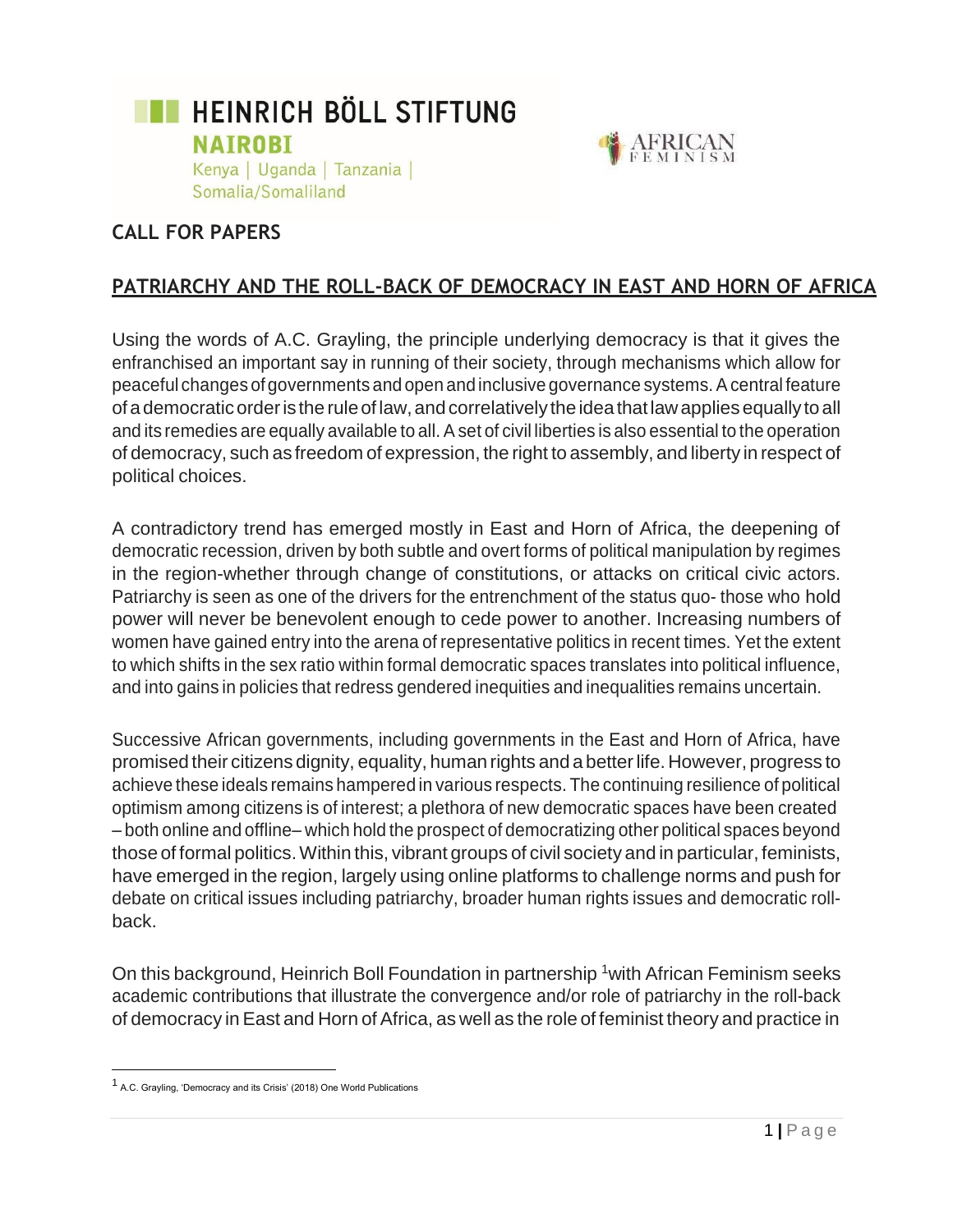



widening democratic spaces. We encourage African writers from or working across the region to submit abstracts for papers on a topic of their choice relating to the theme.

Abstracts must include sufficient information for reviewers to judge the nature and significance of the topic, the adequacy of the investigative strategy, the nature of the results, and the conclusions. The abstract should summarize the substantive results of the work and not merely list topics to be discussed.

**Abstracts should be no more than 500 words, formatted in Microsoft Word, single-spaced, size 12 and Times New Roman font.**

#### **SUBMISSION GUIDELINES**

- 1. The deadline for submitting a detailed abstract (500 words) and full author details is **24th May 2019**. Selection of papers is based on the abstract, and presenters will be notified whether they have been successful by **31st May 2019**.
- 2. The full paper is due on **15th July 2019** and must be an **original Academic submission** not presented or publishedelsewhere.
- 3. Both abstracts and full papers should be submitted as a MS Word file by email to: [africanfeminism@gmail.com](mailto:africanfeminism@gmail.com)
- 4. Full Papers should be no more than **5,000 words**, single spaced in Times New Roman 12 point.
- 5. The paper will be checked for plagiarism and detection of the same will lead to disqualification. APA is the recommended reference format.
- 6. Both the abstract and full papers should be in English. The author(s) should indicate personalfull contact details andincludeabrief biographicalnote withtheabstract.